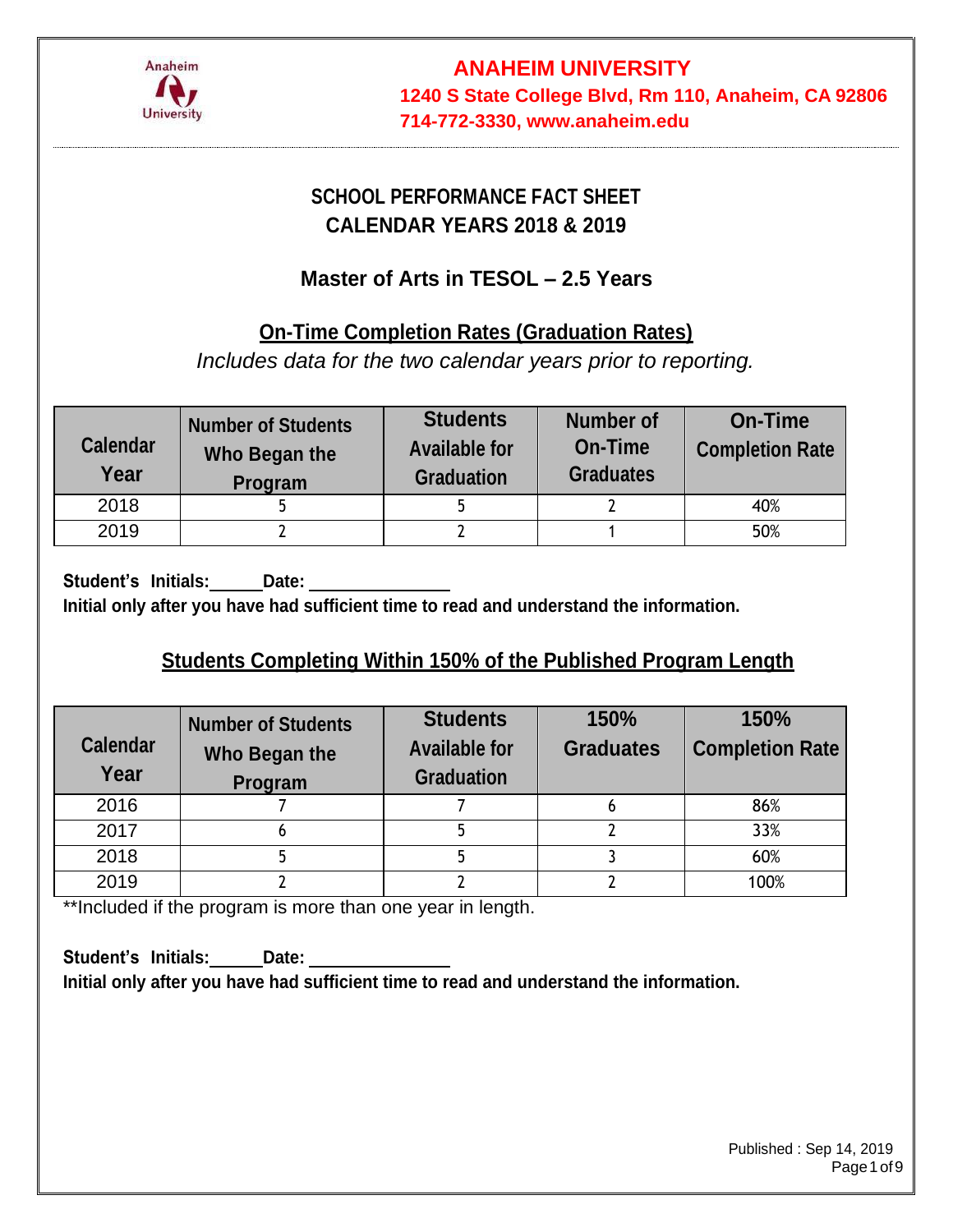

## **JobPlacement Rates** *(includes data forthe two calendar years priorto reporting)*

| <b>Calendar</b><br>Year | Number of<br><b>Students</b><br><b>Who</b><br><b>Began</b><br>Program | Number of<br><b>Graduates</b> | <b>Graduates</b><br><b>Available for</b><br><b>Employment</b> | <b>Graduates</b><br>Employed in the<br><b>Field</b> | <b>Placement Rate %</b><br><b>Employed in the</b><br><b>Field</b> |
|-------------------------|-----------------------------------------------------------------------|-------------------------------|---------------------------------------------------------------|-----------------------------------------------------|-------------------------------------------------------------------|
| 2018                    | 5                                                                     |                               |                                                               |                                                     | 100%                                                              |
| 2019                    | 2                                                                     |                               |                                                               |                                                     | 100%                                                              |

You mayobtain from the institution a list of the employment positions determined to be in the field for which a student received education and training. Please send an email to **ausupport@anaheim.edu** to request this information.

# **GainfullyEmployedCategories***(includesdataforthetwocalendaryearspriortoreporting)*

### **Part-Time vs. Full-Time Employment**

| <b>Calendar Year</b> | <b>Graduate Employed</b><br>in the Field<br>20-29 Hours Per<br><b>Week</b> | <b>Graduates Employed in</b><br>the Field at Least 30<br><b>Hours Per Week</b> | <b>Total Graduates</b><br><b>Employed in the</b><br><b>Field</b> |
|----------------------|----------------------------------------------------------------------------|--------------------------------------------------------------------------------|------------------------------------------------------------------|
| 2018                 |                                                                            |                                                                                |                                                                  |
| 2019                 |                                                                            |                                                                                |                                                                  |

#### **Single Position vs. Concurrent Aggregated Position**

| <b>Calendar Year</b> | <b>Graduates</b><br><b>Employed in the</b><br><b>Field in a Single</b><br><b>Position</b> | <b>Graduates Employed in</b><br>the Field in Concurrent<br><b>Aggregated Positions</b> | <b>Total Graduates</b><br><b>Employed in the</b><br><b>Field</b> |
|----------------------|-------------------------------------------------------------------------------------------|----------------------------------------------------------------------------------------|------------------------------------------------------------------|
| 2018                 |                                                                                           |                                                                                        |                                                                  |
| 2019                 |                                                                                           |                                                                                        |                                                                  |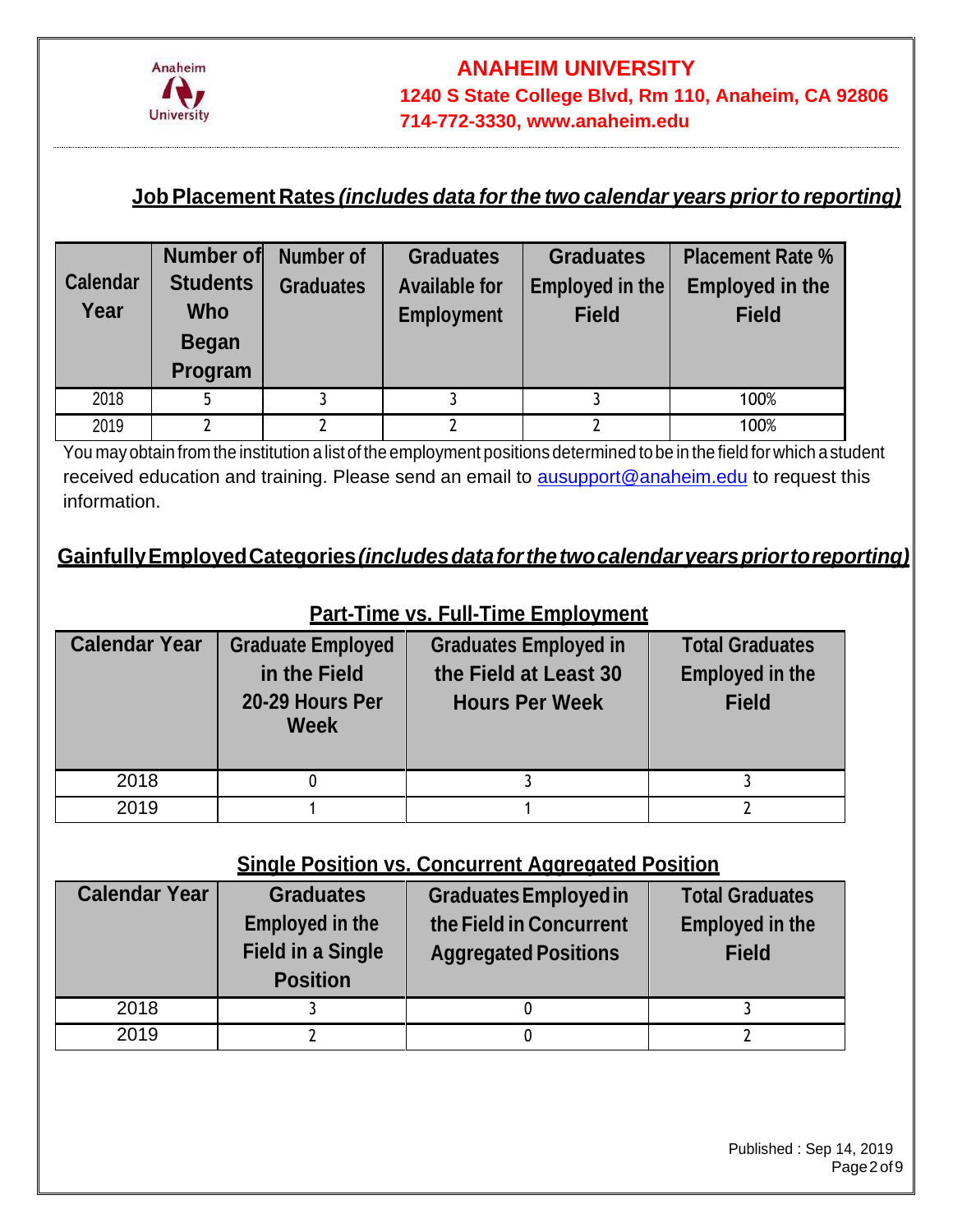

### **Self-Employed / Freelance Positions**

| <b>Calendar Year</b> | <b>Graduates Employed who are Self-</b><br><b>Employed or Working Freelance</b> | <b>Total Graduates</b><br><b>Employed in</b><br>the Field |  |
|----------------------|---------------------------------------------------------------------------------|-----------------------------------------------------------|--|
| 2018                 |                                                                                 |                                                           |  |
| 2019                 |                                                                                 |                                                           |  |

### **Institutional Employment**

| <b>Calendar Year</b> | <b>Graduates Employed in the Field who are</b><br><b>Employed by the Institution, an Employer</b><br>Owned by the Institution, or an Employer<br>who Shares Ownership with the<br>Institution. | <b>Total Graduates</b><br><b>Employed in the Field</b> |
|----------------------|------------------------------------------------------------------------------------------------------------------------------------------------------------------------------------------------|--------------------------------------------------------|
| 2018                 |                                                                                                                                                                                                |                                                        |
| 2019                 |                                                                                                                                                                                                |                                                        |

**Student's Initials: Date:**

**Initial only after you have had sufficient time to read and understand the information.**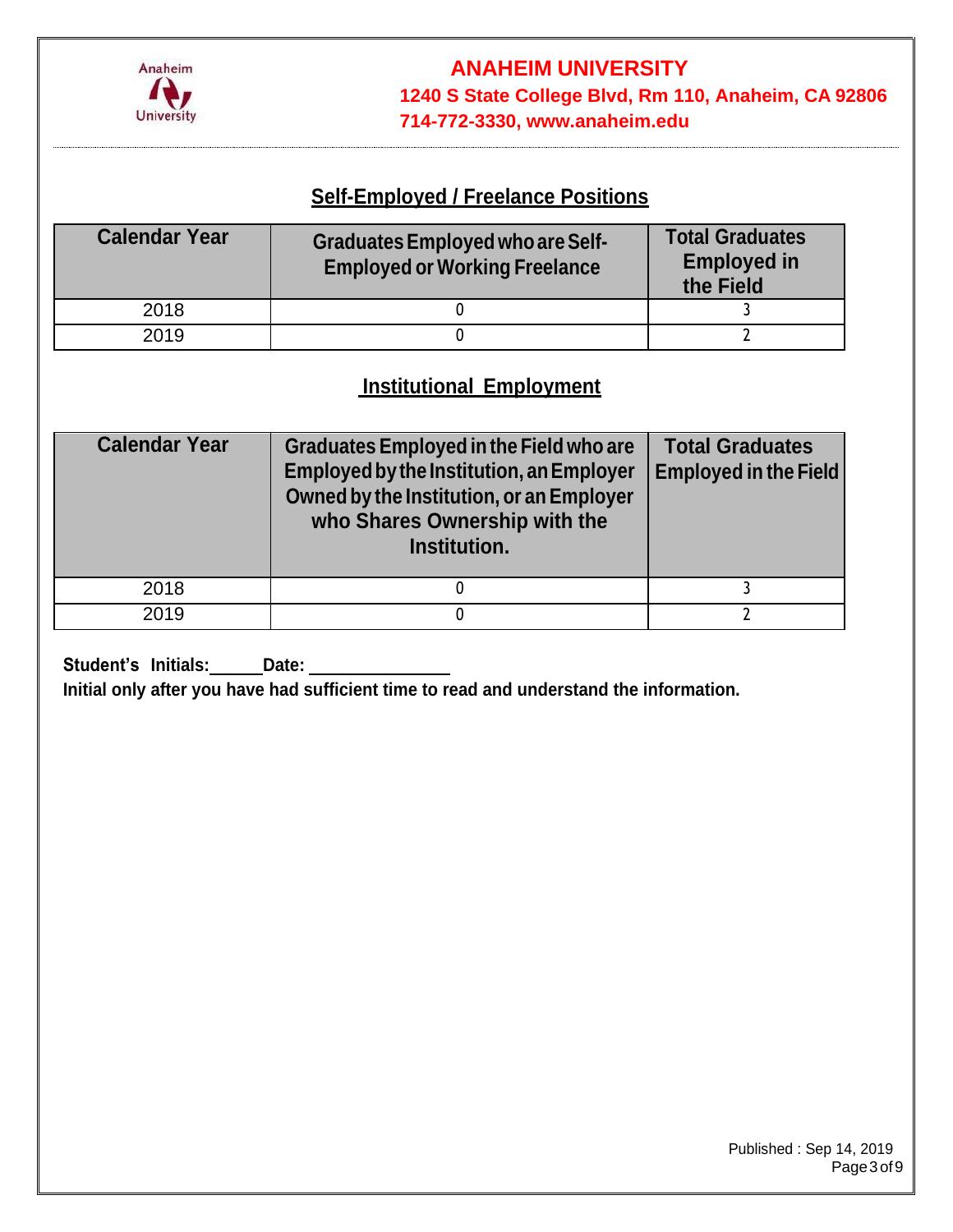

### **License Examination Passage Rates** *(includes data for the two calendar years prior to reporting)*

| <b>Calendar</b><br>Year | Number of<br><b>Graduates</b><br>in<br><b>Calendar</b><br>Year | <b>Number of</b><br><b>Graduates</b><br><b>Taking the</b><br><b>Exam</b> | <b>Number who</b><br><b>Passed First</b><br>Available Exam   Available Exam | Number who<br><b>Failed First</b> | <b>Passage Rate</b> |
|-------------------------|----------------------------------------------------------------|--------------------------------------------------------------------------|-----------------------------------------------------------------------------|-----------------------------------|---------------------|
| 2018                    | N/A                                                            | N/A                                                                      | N/A                                                                         | N/A                               | N/A                 |
| 2019                    | N/A                                                            | N/A                                                                      | N/A                                                                         | N/A                               | N/A                 |

Licensure examination passage data is not available from the state agency administering the examination. We are unable to collect data from # graduates.

**Student's Initials: Date: Initial only after you have had sufficient time to read and understand the information.**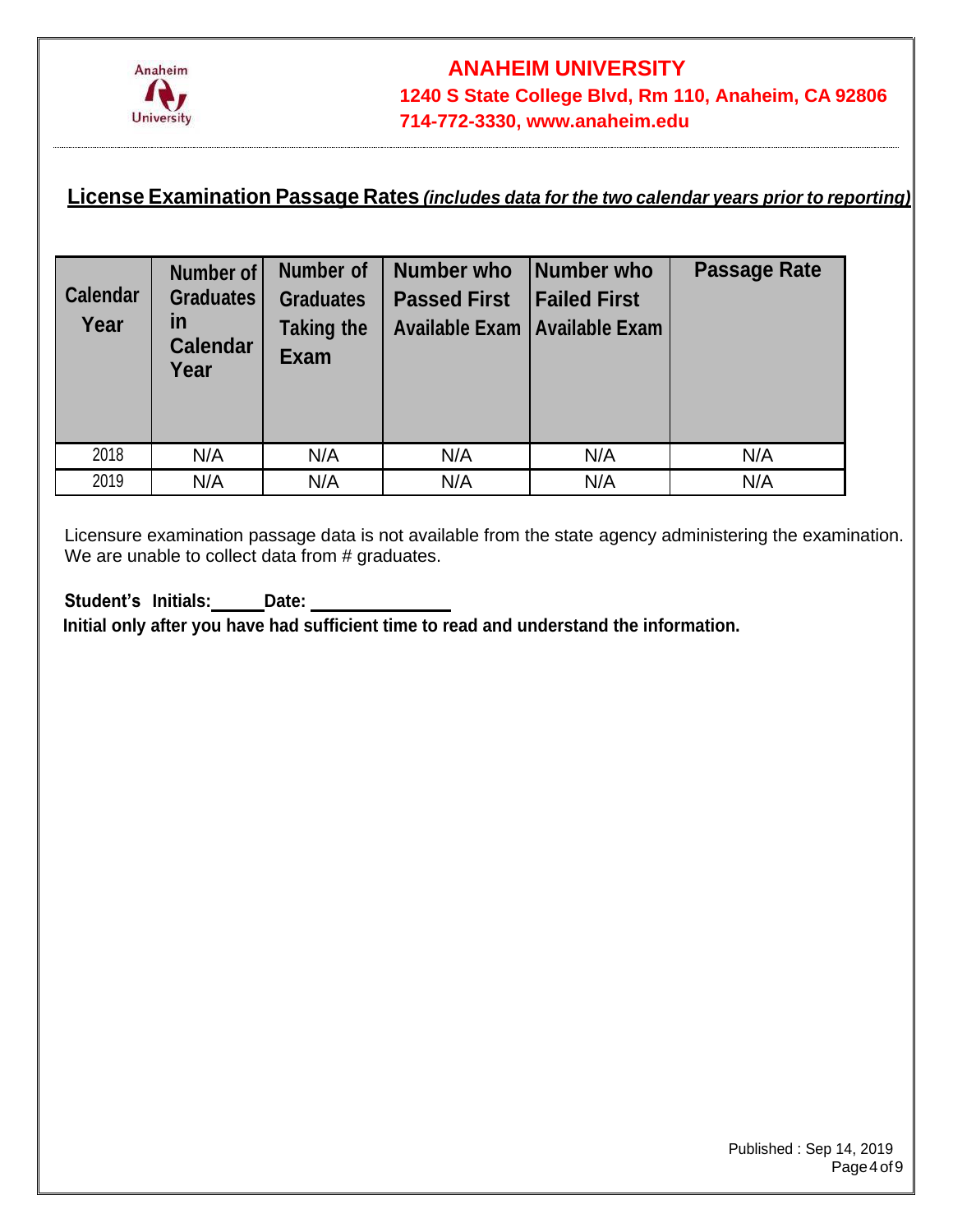

#### **Salary and Wage Information** *(includes data for the two calendar years prior to reporting)*

#### **Annual salary and wages reported for graduates employed in the field.**

| <b>Calendar</b><br>Year | <b>Graduates</b><br><b>Available for</b><br><b>Employment</b> | <b>Graduates</b><br><b>Employed in</b><br><b>Field</b> | \$0<br>-<br>\$5,000 | \$30,001<br>\$35,000 | $$40,001$   \$50,001  <br>$$45,000$ $$55,000$ | <b>No Salary</b><br><b>Information</b><br><b>Reported</b> |
|-------------------------|---------------------------------------------------------------|--------------------------------------------------------|---------------------|----------------------|-----------------------------------------------|-----------------------------------------------------------|
| 2018                    |                                                               |                                                        |                     |                      |                                               |                                                           |
| 2019                    |                                                               |                                                        |                     |                      |                                               |                                                           |

A list of sourcesused to substantiatesalary disclosuresisavailablefrom the school. Please send an email to [ausupport@anaheim.edu](mailto:ausupport@anaheim.edu) to request this information.

**Student's Initials: Date: Initial only after you have had sufficient time to read and understand the information.**

#### **Cost of Educational Program**

Total charges for the program for students completing on time in 2018: \$27,075. Total charges may be higherfor students that do not complete on time.

Total charges for the program for students completing on time in 2019: \$26,775. Total charges may be higher for students that do not complete on time.

**Student's Initials: Date: Initial only after you have had sufficient time to read and understand the information.**

### **Federal Student Loan Debt**

AnaheimUniversityiseligiblebutchoosesnottoparticipateinfederalstudentaidprograms. Therefore, students who attend this institution do not have federal student loans.

**Student's Initials: Date: Initial only after you have had sufficient time to read and understand the information.**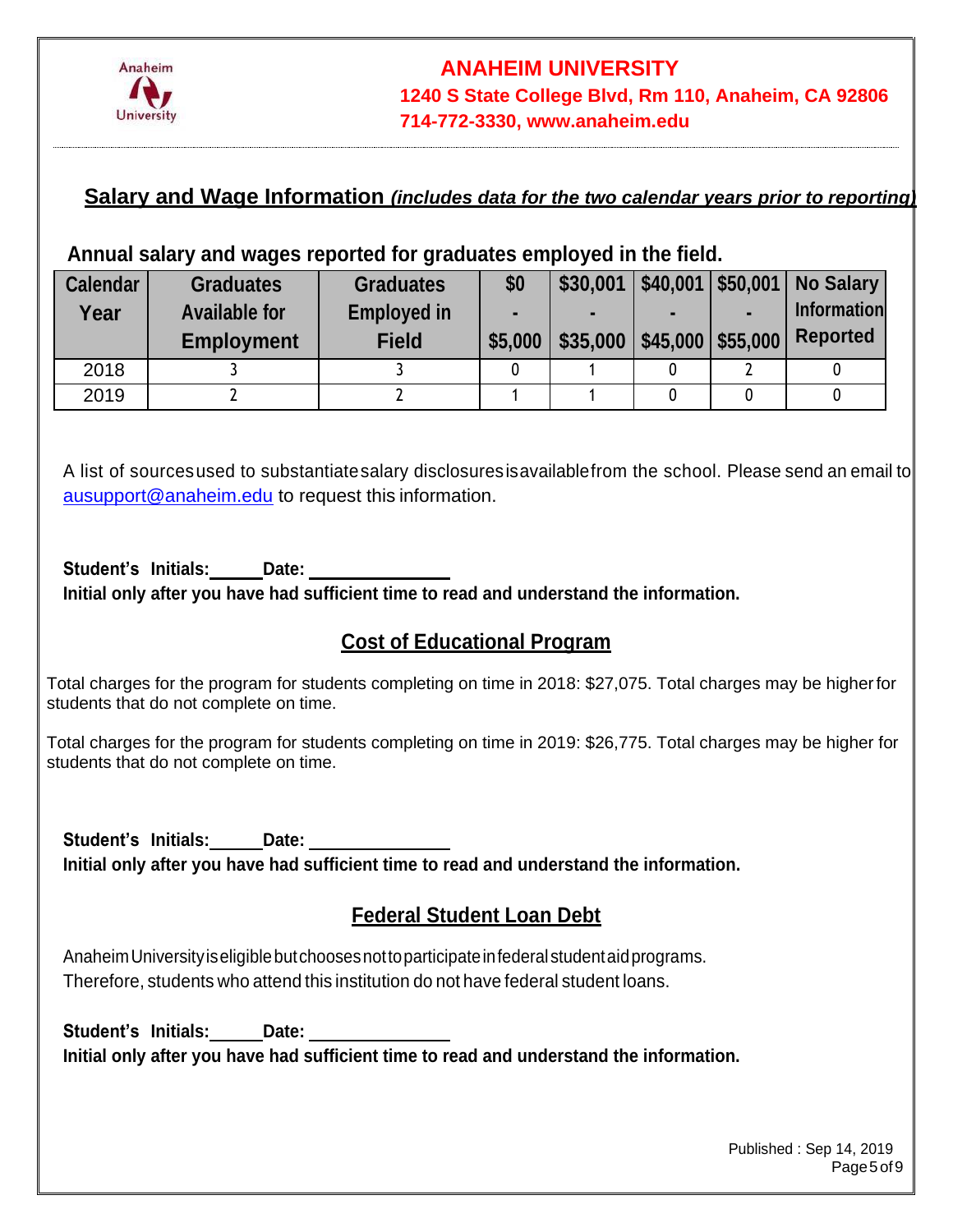

This fact sheet is filed with the Bureau for Private Postsecondary Education. Regardless of any information you may have relating to completion rates, placement rates, starting salaries, or license exam passage rates, this fact sheet contains the information as calculated pursuant to state law.

Any questions a student may have regarding this fact sheet that have not been satisfactorily answered by the institution may be directed to the Bureau for Private Postsecondary Education at 2535 Capitol Oaks Drive, Suite 400, Sacramento, CA95833, [www.bppe.ca.gov,](http://www.bppe.ca.gov/) toll-free telephonenumber(888)370-7589 orbyfax (916)263-1897.

Student Name - Print

Student Signature Date

SchoolOfficial Date Date

Published : Sep 14, 2019 Page6of9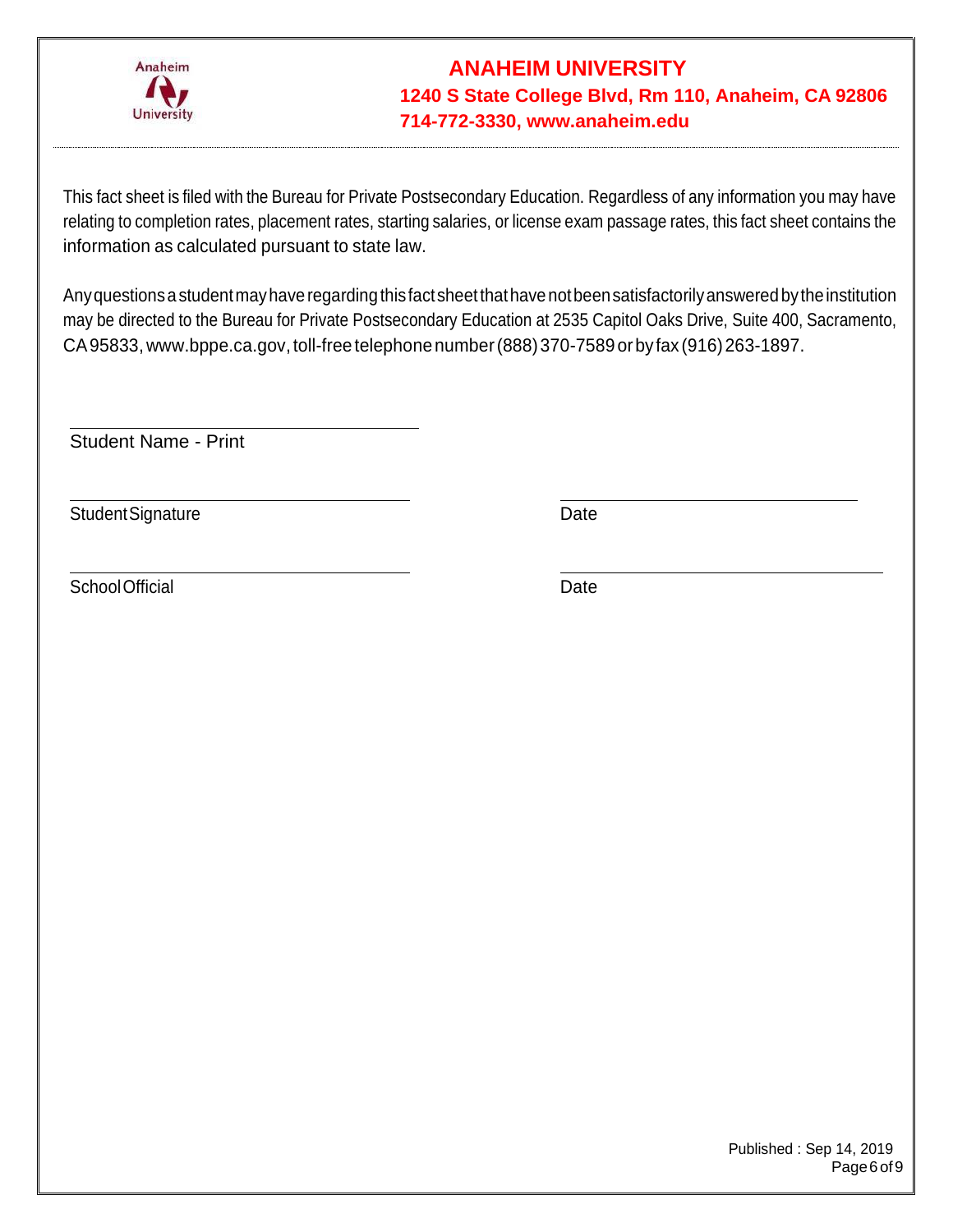

### **Definitions**

- "NumberofStudentsWhoBegan theProgram" means the numberof students who began aprogram who were scheduled to complete the program within 100% of the published program length within the reporting calendar year and excludes all students who cancelled during the cancellation period.
- "Students Available for Graduation" is the number of students who began the program minus the number of students who have died, been incarcerated, or been called to active military duty.
- "NumberofOn-timeGraduates"is the numberof students whocompletedtheprogram within 100%ofthe published program length within the reporting calendar year.
- "On-time Completion Rate"is the number of on-time graduates divided by the number of students available for graduation.
- "150% Graduates" is the number of students who completed the program within 150% of the program length (includes on-time graduates).
- "150% Completion Rate" is the number of students who completed the program in the reported calendar year within 150% of the published program length, including on-time graduates, divided by the number of students available for graduation.
- "Graduates Available for Employment" means the number of graduates minus the number of graduates unavailable for employment.
- "Graduates Unavailable for Employment" means the graduates who, after graduation, die, become incarcerated, are called to active military duty, are international students that leave the United States or donot have a visa allowing employment in the United States, or are continuing their education in an accredited or bureau-approved postsecondary institution.
- "Graduates Employed in the Field" means graduates who beginning within six months after a student completes the applicable educational program are gainfully employed, whose employment has been reported, and for whom the institution has documented verification of employment. For occupations for which the state requires passing an examination, the six months period begins after the announcement of the examination results for the first examination available after a student completes an applicable educational program.
- "Placement Rate Employed in the Field" is calculated by dividing the number of graduates gainfully employed in the field by the number of graduates available for employment.
- "NumberofGraduatesTakingExam"isthenumberofgraduateswhotookthefirstavailableexaminthereported calendar year.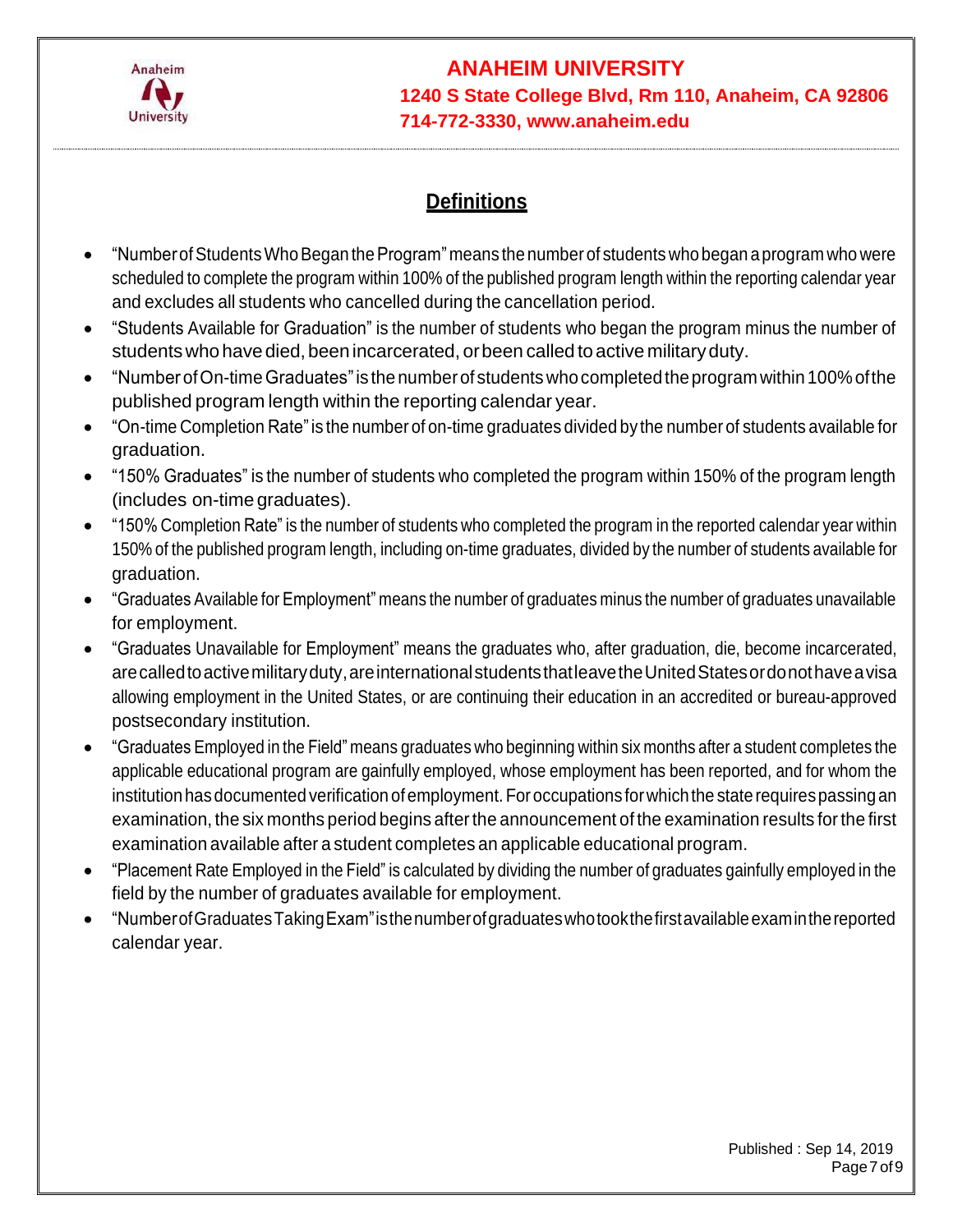

- "FirstAvailableExamDate"isthedateforthefirstavailableexamafterastudentcompletedaprogram.
- "PassageRate"iscalculatedbydividingthenumberofgraduateswhopassedtheexambythenumberof graduates who took the reported licensing exam.
- "NumberWhoPassedFirstAvailableExam"isthenumberofgraduateswhotookandpassedthefirstavailable licensing exam after completing the program.
- "Salary" is as reported by graduate or graduate's employer.
- "No Salary Information Reported" is the number of graduates for whom, after making reasonable attempts, the school was not able to obtain salary information.